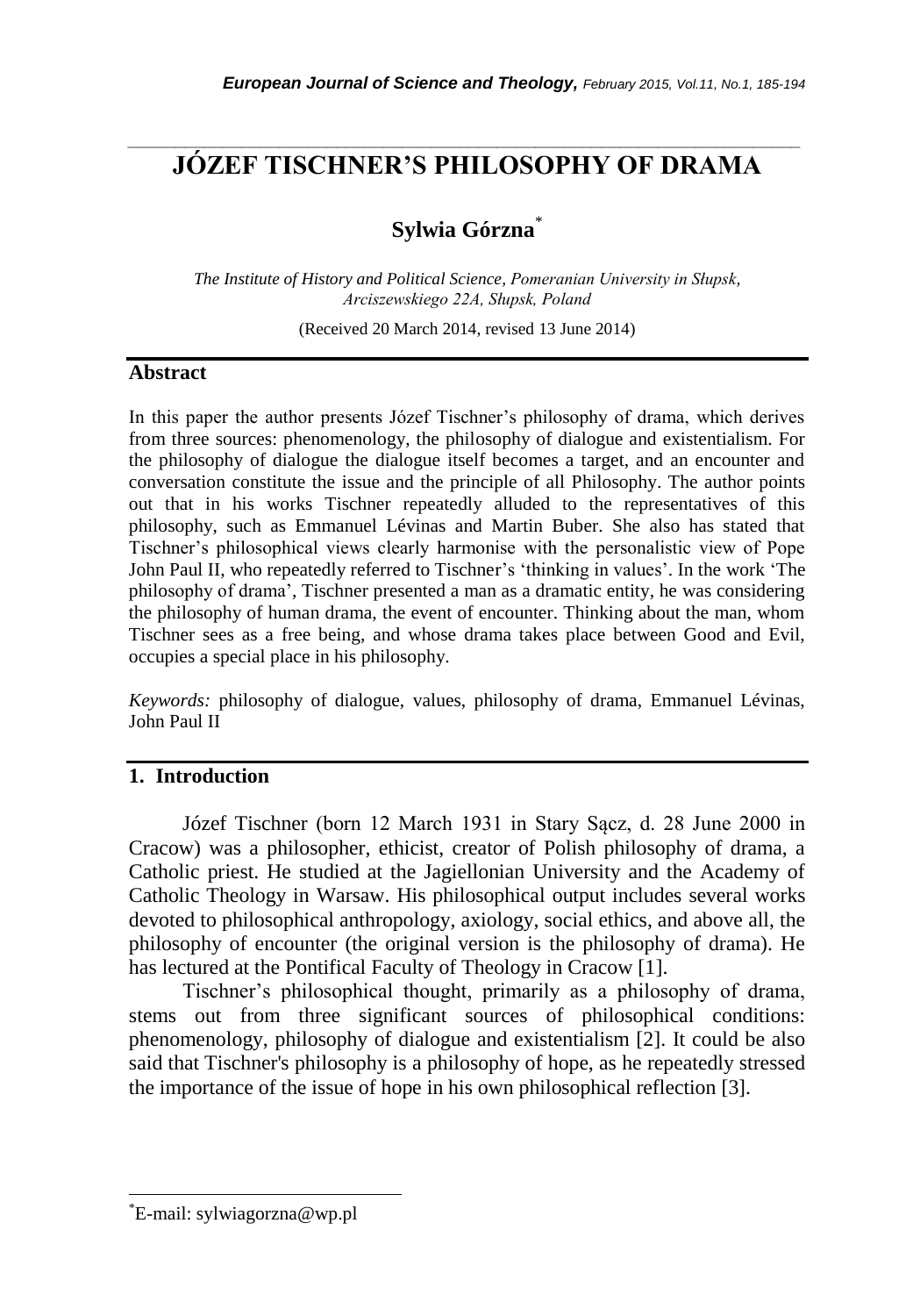## **2. Philosophy of dialogue**

The philosophy of dialogue, also called the philosophy of encounter, has emerged as a distinct trend after World War I (1920s). Its central category is the category of the relationship between "I" and "You". According to Tischner, this philosophy extends the framework of traditional thinking about man. It opens new perspectives and provides new tools, which are useful when trying to understand and describe man as a religious entity [4].

His philosophical output includes several works devoted to, in whole or in part, the problems of dialogue. In "The Ethics of Solidarity" Tischner emphasizes that dialogue means people came out of "hiding", that is they approached one another and started a dialogue. The place of conversation is not a hideout, in which man is alone with his fear, but a place of meeting. The dialogue is like admitting light into the darkness of a basement, and the rising light reveals the truth that restores things and matters to their proper appearance [5]. It assumes primary community, rooting in what is more fundamental than many other distinctions by which men seek the answer to the question asked by German philosopher, Immanuel Kant  $(1724-1804)$ : "Who is man?" [6].

The dialogue with another man, the understanding of another man in both senses of the world, can become a source of self-comprehension, can be an answer to the question about the sense of life [7, 8]. According to the philosopher, a condition of every dialogue is the ability to "empathize with the other's point of view", because the other "has always a point" [9]. It is important to experience separateness and otherness, which has two sides: similarity and dissimilarity. Facing the other we "see" the similarity in impossibility and vice versa. Some time the accent falls on the similarity, sometimes on dissimilarity. The experience of otherness is growing just as a continuous transition from one perspective to the other [10].

It should be added that Tischner referred to the representatives of the philosophy of dialogue, including: Emmanuel Lévinas (1906-1996) and Martin Buber (1878-1965). Buber's name appears several times in two Tischner's books: "The Philosophy of Drama" and "The controversy over Human Existence'. Tischner argued that Buber's concept, proclaiming the view called by Tischner genetic subjectivism (the transition from Thou to I) was flawed. In Tischner"s work, as in Buber"s, we find three basic relationships: the relationship with nature, with people and with spiritual beings [11, 12].

Tischner dealt with the inner drama of the entity, and not, as in the philosophy of dialogue, the drama in the "I-Thou" area. He believed that any external drama, everything that happens between a human and a human, is reflected inside man. He pointed to the base of Anthropology and he did so in the simplest way. His philosophy was directed towards building of axiology, which assumes that a goal of man is maturing to authenticity, which is equated with the desire for God. The path which leads to this goal is the discovery of a stage, the drama of existence and understanding the importance of values [13].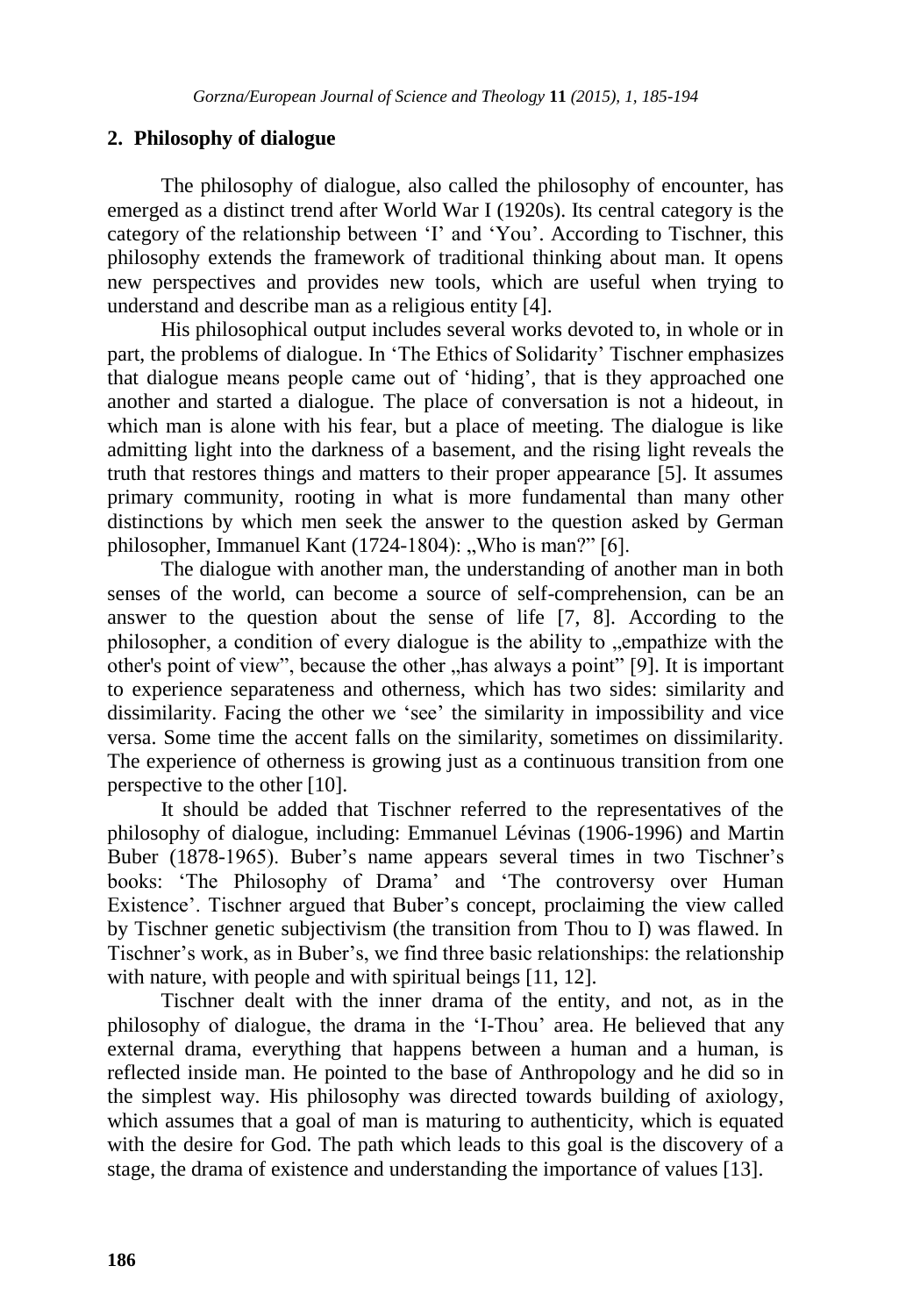#### **3. Thinking according to values**

The starting point of Tischner's considerations was the ethical experience, which is primarily the experience of values. Ethics is thus axiology first, the study of values [1]. "Values are values because they are something for a person and because of a person. (...) Man serves values – realizing them, values serve man - saving him." [14]

Agathological experience concerns being in the light of the good, the axiological - events in the light of the values. Starting from the agathological experience, it gives the axiological 'I' axiological sense. In his deliberations, Tischner focused on what values are and what they can be for a man. Man lives in a world of values, which in the creation of the world refers to this world. Values are revealed in an encounter with the other man, then they take a particular shape. A man discovers the values while confronting himself with fears of the man standing in front of him, seeking help to solve problems.

Tischner distinguished basic values from the highest ones. Truth is the most important fundamental value. According to Tischner truth is the result of encounter and the result of dialogue:  $(n, n)$  the encounter is the source of experience of truth in a more fundamental dimension than the dimension of attitude towards things. Attitude to things is mediated through dialogue with the other man. Therefore, fontal experience of truth must be sought in encounter with the other, not in contact with the thing." [15]

Freedom is a prerequisite for realizing the value of the 'axiological I' [1, p. 489]. Freedom obliges us to take responsibility for ourselves and others and it enables us to meet another man authentically [16]. In man Tischner saw an entity of drama, as incapable to truly avoid his freedom, which in the face of the other and God must make genuine choices [6]. According to Tischner: "In addition to truth, freedom is the second value that Christian personalism considers indispensable for the existence of humanity and its development in man. Just as truth is for man the key to the world, as freedom is the key that lets values into man." [17]

#### **4. Philosophy of drama**

According to Tischner drama occurs between individuals, as well as between man and God, in the horizon of good and evil. The drama takes place on the stage - the world, which has its own specific time running between question and answer. A man takes part in the drama, that is why he is a drama entity. The time, in which he is immersed, is called the time of drama. "To understand the drama means to understand that man is the entity of drama. (...) Perhaps to be the entity of drama means to live the time given, with other people around and the earth as a stage under the feet."  $[18]$  Dramatic time is "the time that happens between us as participants in one and the same drama. Dramatic time binds me with you, and you with me, and binds us to the stage where our drama takes place."  $[18, p. 8]$  The stage of the drama  $\mu$  is a place of dramatic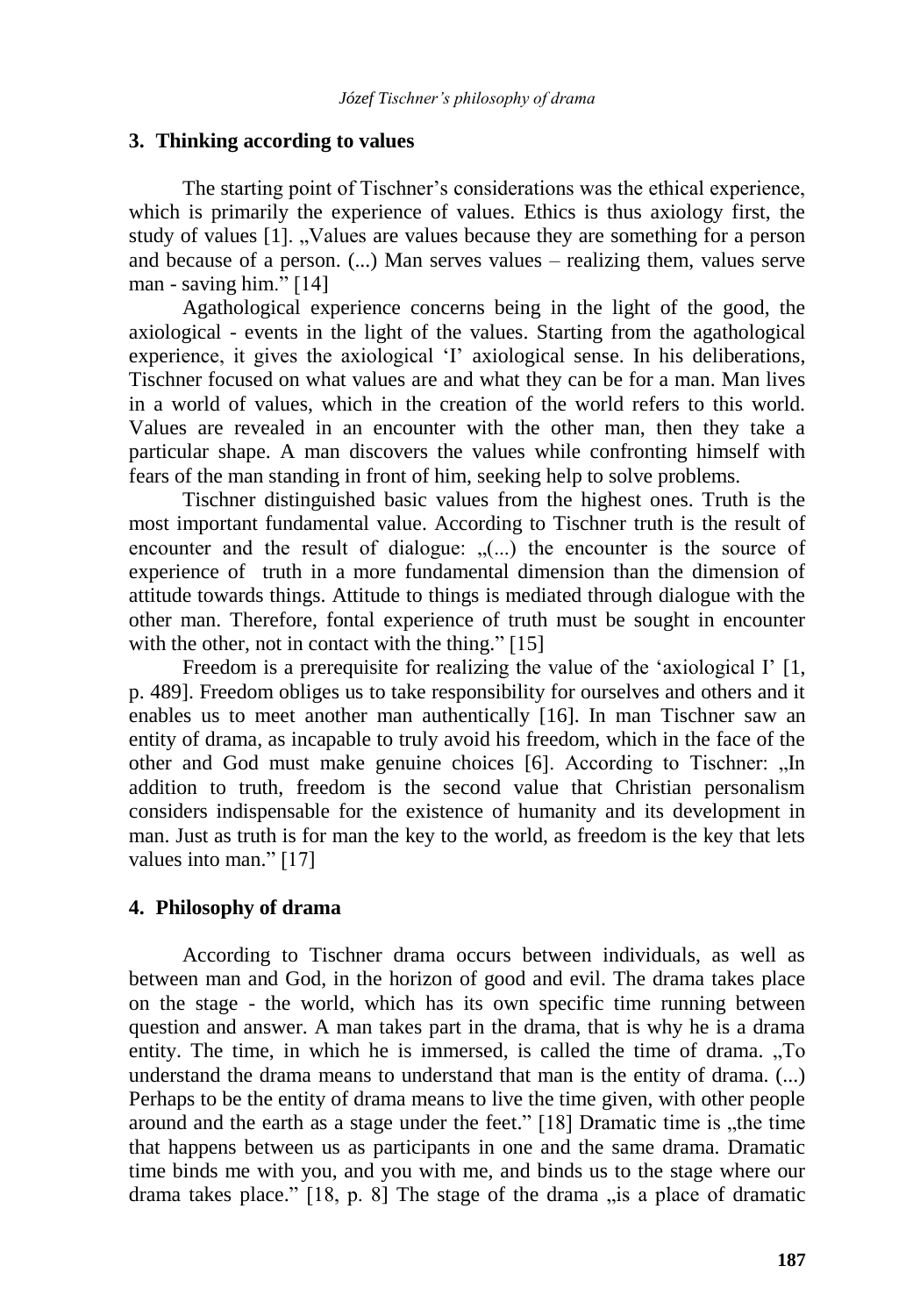action. The stage consists of: things, objects, landscapes, as well as other people, present in experiences of intentional type." [18, p. 182]

The thinker treated an encounter as the foundation of humanity, meeting every day with people from different communities in his pastoral and public work. In his view, the experience of associating with another human being is an encounter only when highest values are revealed and realized in it, i.e.: the good, truth, love, freedom, responsibility. According to Tischner: ..Some drama with starts with an encounter. The drama takes its time, its place, it also has its primary and secondary characters. This means that the drama has a hierarchy. Each meeting is threatened by parting, in each parting attenuated memory of the encounter lives. Inability to cut off radically the one from the other is one of the sources of the tragedy that pervades human communion." [15, p. 483]

The question begins the drama, opening the possibility of a value. "At the beginning of the drama the question arises: who are you? At the end two opposing possibilities appear: the cursed or the blessed. Man"s drama takes place among these possibilities. What do they mean? This is what we do not know for sure. Anyway, this ignorance does not hinder us from living among them, thinking by them, evaluating others and ourselves according to them. If one day they disappeared from sight and ears, we would stay on the world stage helplessly, like the words that forgot about the rules of grammar which makes the speech out of them." [18, p. 312] To answer the question of what it means to be the essence of the entity of drama, it is necessary to enter the level of religious thought, to open up to God. There are no two identical human beings, so everyone goes their own way to salvation.

An encounter is the starting point for Tischner"s philosophy of drama. It is an event which opens a new horizon of interpersonal experience – an "agathological" horizon (in Greek *agaton* – the good, *logos* - what is intelligent, wise, comprising a driving force) [1, p. 420]. According to Tischner the world is entering the drama, transforming itself into a stage of drama, when it becomes the scene of the struggle between good and evil. Thanks to freedom a man enters the area of good and evil, assimilates good and evil, and the world of values is determined by the limit of our freedom. Human freedom is realized in the choice between good and evil. Depending on the choice of a positive or negative value, "I" can be either the existence of good or the existence of evil. The encounter is an event in which a man experiences the other in his tragedy.

According to Tischner, the source of encounter and drama is the revelation of the face. The key to capture the essence of what is happening in the space of drama, is the experience of the face of the other. The only way I can save myself is to answer a call from You. The experience of encounter reveals axiological tension that is caused by a contact with the face, and its dramatic character is determined by the coexistence of good and evil. "For the philosophy" of the drama it is obvious that people have faces, and things appearances." [18, p. 83] According to Tischner the face is the truth about man and the truth about the values as well, and the meeting is a source of the deepest truth. The face is a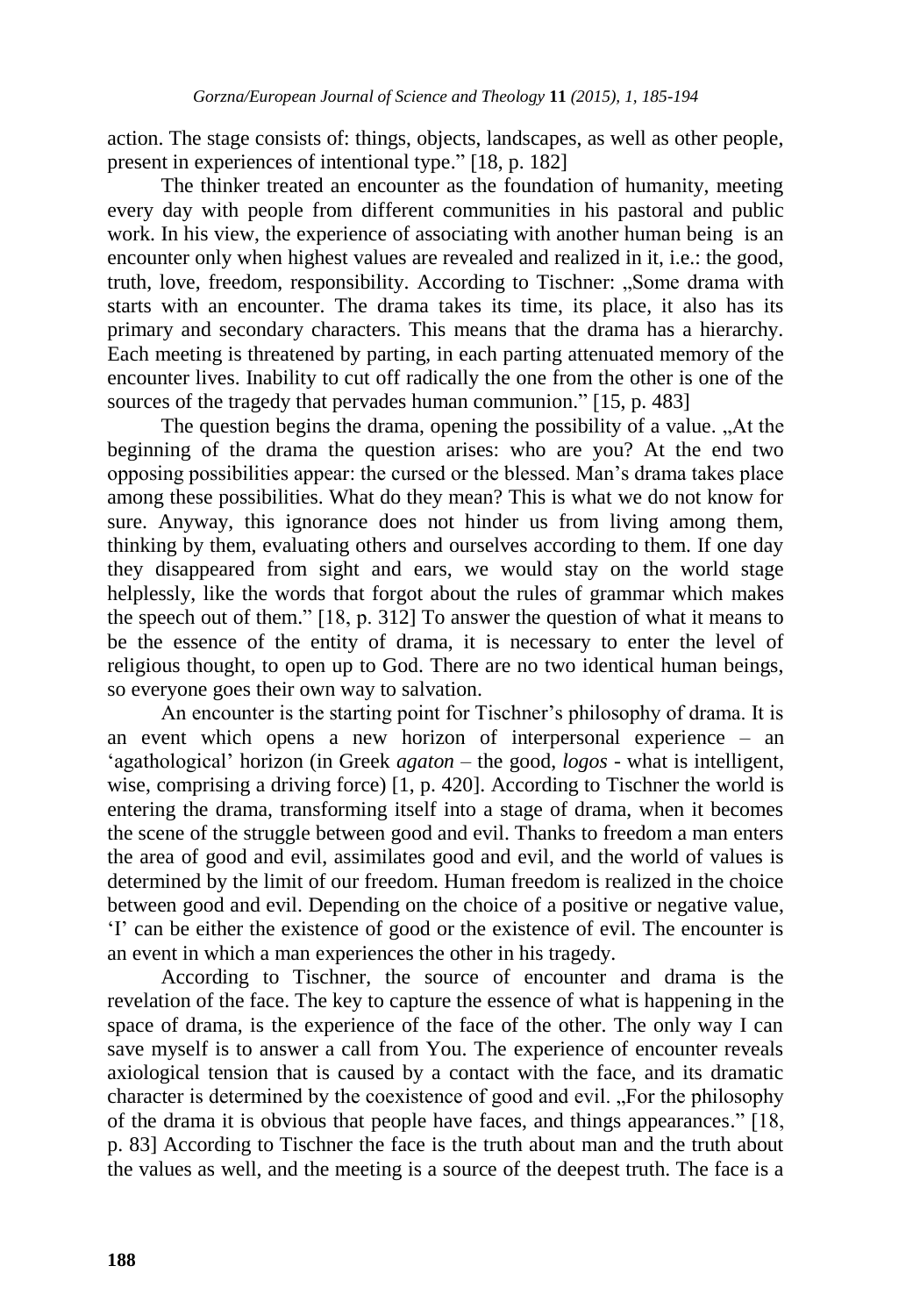trace, a trace encourages to follow it. Reading the meaning which appears in the face of the other man requires staring at it, following this trace.

Tischner referred to the representative of the philosophy of dialogue - Emmanuel Lévinas - whose thought exerted an enormous influence on his philosophy of drama. When the face is unveiled, then the encounter is possible. A face can be covered with a veil, and then shame will be a motive of covering. Worse is when the face is covered with a mask, because a veil hides only, while a mask, according to Tischner, lies. The first fundamental word that comes from the face of the other is 'do not kill', as in Lévinas' [8; 18, p. 31; 19]. For Lévinas an encounter with the other is the primary and fundamental fact, and for Tischner it becomes a testimony [20].

Describing a man, Tischner sometimes used the term 'a monad', which means a human substance or a man closed in himself, who does not establish a contact with the environment, especially with other people. He spoke of the monad with "no windows" who never opens to the other. This situation takes place when we consider man in the category of separation. Mutual being "windowless monads" is governed by the word "beside", as it is possible to exist side by side for a long life, with no apparent outcomes [19, p.116]. The condition for dialogue is an experience of our own otherness.

The main concern of Tischner"s considerations was the coexistence of good and evil and the subsequent drama of human existence. Good is the supreme value. In addition to good  $-$  a value - Tischner distinguished "transcendental" Good, which is a priori and universal condition for the emergence and functioning of values in the human world. Man choosing good, builds himself. The good is good because it has been adopted by man in freedom. Good is not "good" due to the fact of being a value. Although invisible, it can be learned by the values, whose place and importance in the axiological reality it continually justifies [21].

Evil can be made present during encounters, so Tischner introduced the problem of evil in the centre of the dialogic relationship. Evil is a ghost, is something that occurs between entities, in the space of human encounter and dialogue. According to the philosopher, contemplating evil in a human-human relationship goes beyond the ontological plane of the study of evil, because the ontological approach is generally trying to bring evil to the concepts that derive from being. He wanted to show that the true face of evil does not appear in the world of objects, but in the world of people. It appears in the dialogue. For him, the dialogical evil is a phantom, which is more dangerous than being a thing [2, 22].

Drama, that is human life, may end up either as a triumph or tragedy, because it is for a man to decide what he will do with his freedom. In the drama evil has an advantage over good, and man is not able to make good bring triumph of over evil unaided. The drama ends with a condemnation of man. According to Tischner a man, however, longs for saving, nurses goodness inside him and defends himself against evil.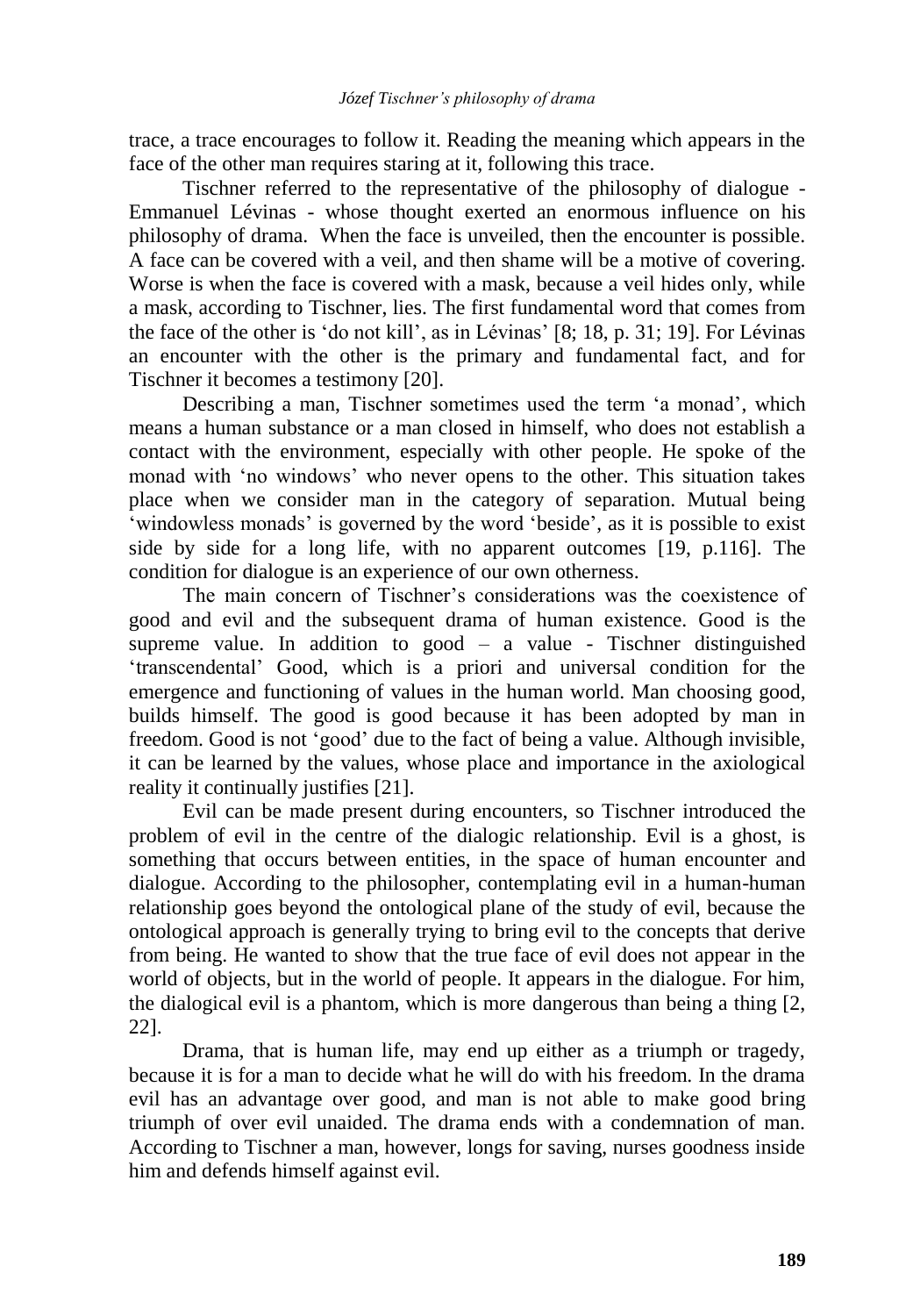While for Lévinas evil was the logic of being, belonged to the world of beings, for Tischner it was beyond ontology, existence [11, p. 140]. According to Tischner: "Hence, evil is not originally inside neither me nor you, but it is between (Buber's Zwischen ) me and you" [18, p. 215]. Evil can only occur where there is a man and in a dialogic relationship: a man to a man.

Wherever Tischner approached the problem of man, at the same time he dealt with the problem of God. The human drama is not possible without God. God is a person, and His relation to the world is a relation of interpersonal relationship. Criticizing the Thomistic conception of God, he came to conclusion that the only source of knowledge of God is revelation, while learning from man's side - experience [10]. "The question about God is an important question of man as a dramatic entity. It is the drama itself. (...) Among the various opinions and conjectures one is particularly noteworthy. Actually there is only one drama - the drama with God. Any other drama and other dramatic thread is only a fragment of this drama." [18] Tischner believed that we can have the way to God open only through encounter. He alluded to Lévinas, who stressed that "the divine dimension opens up, starting with a human face  $(\ldots)$ . God rises to his highest presence accordingly to the justice, which we give to people." [15, p. 485] According to Tischner, encounter with a face is also encounter with God, who is present in man.

The philosopher emphasized that from God"s point of view different religions are ways of salvation, which does not mean that it is so for man, because a man who voluntarily changes religions, does not enter into another way of salvation, but he goes astray [23]. He agreed with Paul Ricoeur (1913- 2005), who spoke of ecumenism (means relations between believers of the Christ, bringing closer to other Christian denominations), comparing truth to a ball. Followers of different religions stand in its various points, and the deeper they dig into the surface in the place where they are, the closer they get to each other. Ecumenism can be unity at some fundamental level, while preserving the differences in other areas, and it is important that the differences do not become opposites  $[23, p. 46-47]$ . Tischner believed that  $n$ , the distance that separates Christian religion from other faiths and religions is greater than the distance which separates those religions and faiths from utter disbelief" [24]. He emphasized that God is not the enemy of differences, but respects them. Pluralism  $\mu$  is the multiplicity in unity, unity in diversity. Recognizing the necessity of differences it creates unity. We say: pluralism lies in the fact that other people recognize their right to differences." [24, 25]

#### **5. Józef Tischner and Pope John Paul II**

Tischner repeatedly in his works alluded to the teaching of Karol Wojtyla - Pope John Paul II (pontificate 1978-2005). Karol Wojtyla"s philosophical investigations, as Tischner"s, are associated with the drama of human existence. Care and responsibility for a human were at the core of their philosophy. Tischner"s philosophy is consistent in its conclusions with the teaching of the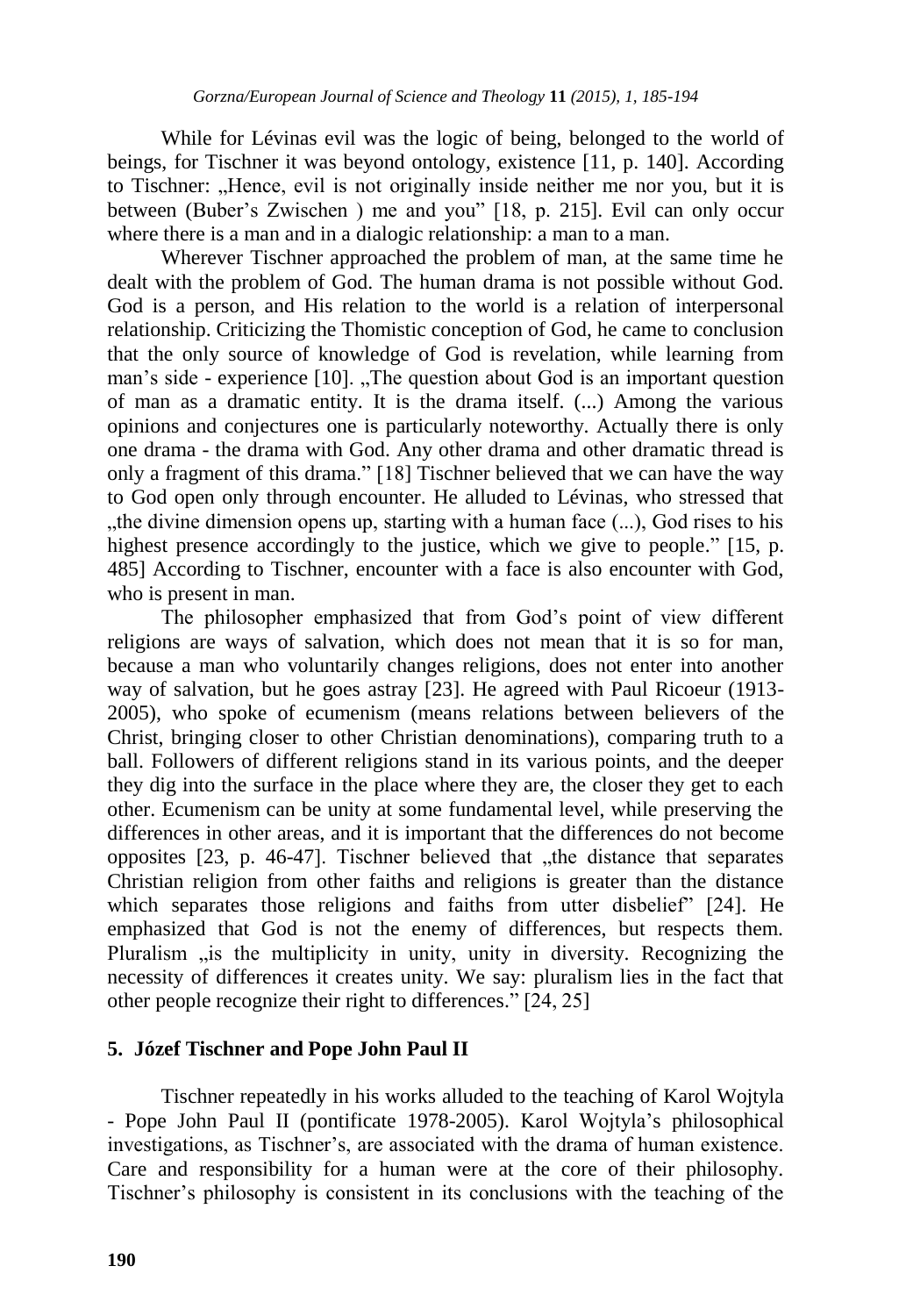Pope and the Catholic Church. Papal documents, among others, influenced Tischner"s philosophy of drama, which was in line with religious thought, were, among others, Papal documents.

Karol Wojtyla, similarly to Tischner, carefully analyzed the values that give meaning to human existence. We should agree with a philosopher Władysław Stróżewski (born 1933), who emphasizes that John Paul II during his first pilgrimage to Poland in 1979, in Warsaw, referred to the "thinking according to values' by Tischner. That time the Pope stressed that we need deep reflection on what really matters, called for developing the culture of wisdom, proper hierarchising of values, bearing in mind the most important one – "truth" [26].

Tischner emphasized that "With a good analysis of the texts of John Paul II, we see that for him truth is hermeneutic, not dogmatic. It is above all the truth of a man, who comes to himself, becomes more human." [27] In "The thinking according to values" Tischner referred to the Pope"s first encyclical *Redemptor hominis* (1979), which reads: "You will know the truth, and the truth will set you free, make you free. These words contain both a fundamental requirement and a warning at the same time. It is a requirement of an honest relationship to truth as a condition for authentic freedom." [15, p. 210]

Like the Pope, Tischner, stressed the importance of freedom:  $($ ...) Man should be himself in his deeds. Where there is no freedom, man is not himself even doing everything required."  $[5, p. 49]$  In his work  $\Box$  In the land of an ailing imagination" Tischner noted that "John Paul II says freedom is "the measure of human dignity and multitude". He also says that it is "a big challenge for the spiritual growth of man". However, he also speaks of "he need for responsible use of freedom" [28].

Tischner stressed that  $\mu$ the idea of solidarity is not in his (John Paul II's – added by S.G.) independent doctrine. It derives from a deeper principle – the principle of human dignity." [29] In 'The Ethics of Solidarity' Tischner described the wrongs which created the impetus for the birth of Solidarity (1980) and aspirations and hopes tied to the movement. Tischner presented two levels of solidarity: in the first instance we are talking of a solidarity deeply grounded within existing relations and the second instance is concerned with a solidarity that exceeds such relations. The essence of solidarity depends upon a calling to "carry one another's burdens" [30]. It is significant that this sentence was uttered also by John Paul II, among others, during his homily at Victory Square in Warsaw, June 2, 1979.

Tischner's work 'In the land of an ailing imagination' states: "A huge role in lightening and developing the concept of human dignity has been played by John Paul II"s reflections. Both the doctrine of the Council (Vatican II - added by S.G.) and the teaching of John Paul II (especially his encyclicals) close some era in Catholic thinking about social ethics and open up a new one." [28, p. 33] For Pope John Paul II and Tischner, the value of the human person was the highest, primary and absolute.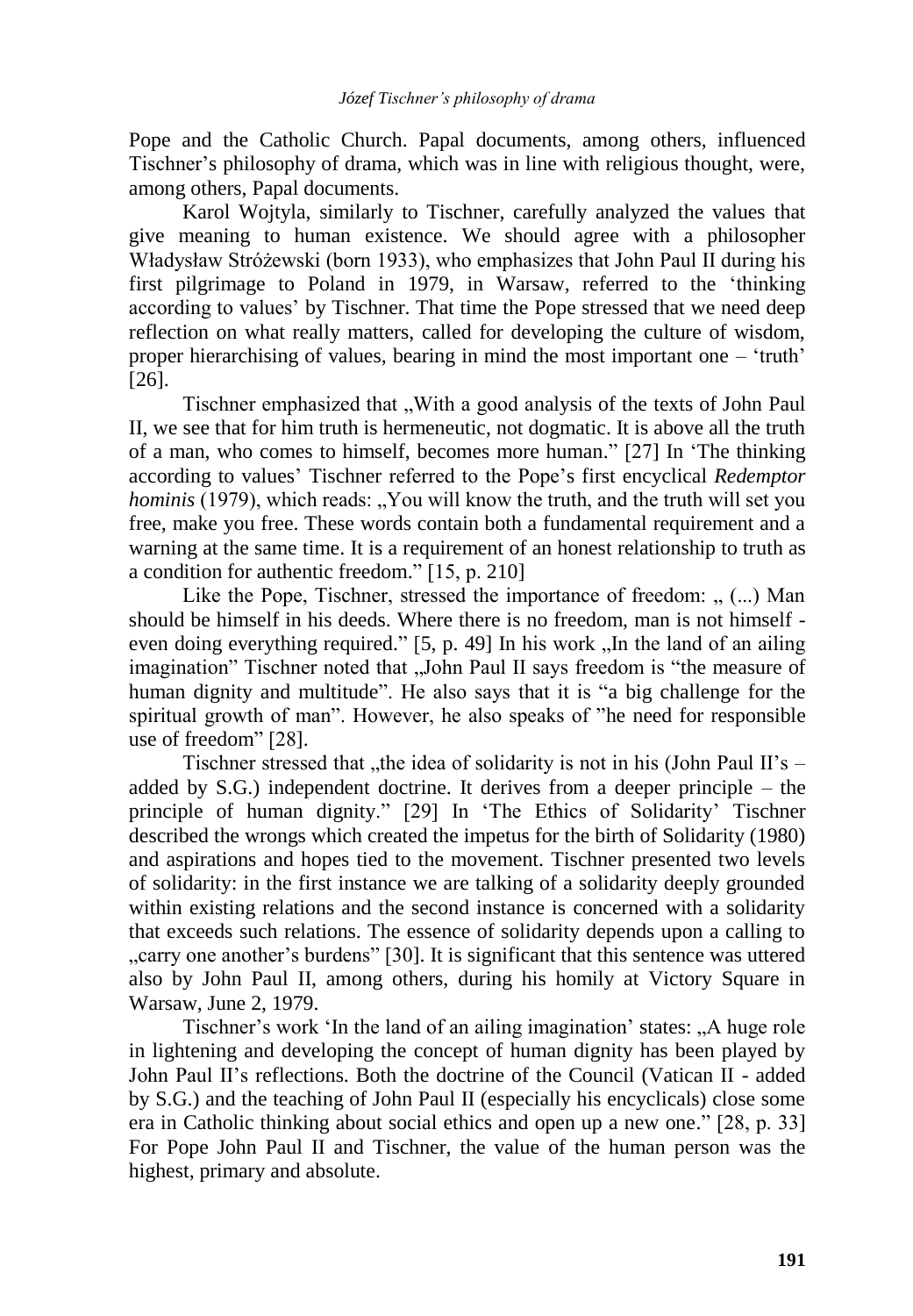Karol Wojtyla in "Person and Act" [31] wrote of the fulfilment of the human person, which means that man fulfils himself in acts which can be good or bad, so the fulfilment can be in good or evil. This idea is close to the philosophy of Józef Tischner [32]. To explore the truths of human existence is not enough "to know and understand", but also what Tischner emphasized 'involved knowledge' [33]. Such knowledge is a consequence of the 'rule of participation", which Wojtyla wrote in the study mentioned above [33].

It should be noted that Tischner's 'Philosophy of drama', whose starting point he made the experience of good and evil, is thus a combination of the two poles - reason and faith, between which all the "knowledge towards the contemplation of truth' is stretched and on which is based. With these words the Pope started his encyclical *Fides et Ratio* (1998). We should, however, agree with the philosopher John Galarowicz, who emphasises that there is a fundamental difference between Wojtyla"s antropodrama and Tischner"s philosophy of drama: Wojtyla focused on the moral drama, and Tischner described the interpersonal drama - between a man and a man and between man and God [34].

It should be emphasized that in August 1983 in Castel Gandolfo (a summer residence of popes), in the presence of the host, John Paul II, a symposium entitled "Man in Modern Science" was held, which was the first meeting of the Scientific Council of the Vienna Institute for Human Sciences, founded in 1982. The meeting was aimed particularly at delimiting the horizon of future work of the Institute. Józef Tischner became a member of its bard [35].

In the work "Memory and Identity" John Paul II returned to the main topics of conversation, which took place in Castel Gandolfo in 1993. The founders of the Institute, Józef Tischner and Krzysztof Michalski, proposed to the Pope to carry out a critical historical philosophical analysis of the two dictatorships: nazism and communism. In this work, the Pope explores the issues of coexistence of good and evil. It says:  $($ ...) man is divided in himself, hence all of human life, whether individual or collective, turns out to be a dramatic struggle between good and evil, between light and darkness" [36].

On 26 October, 2002, during his audience, John Paul II met representatives of the Institute, which celebrated its 20th anniversary, along with the Principal Krzysztof Michalski. In his speech, the Pope recalled, inter alia, President and founder of the Institute, Józef Tischner, "sincerely devoted to the work of developing and spreading the dialogue on the future of Europe, open to the voices of both the East and West" [37]. Noteworthy is the fact that until 2002 the Institute organised eight scientific symposia in Castel Gandolfo, in which Pope John Paul II participated [37].

## **6. Conclusions**

The author chose this philosopher not only because of his Polish origin, but also because, as Pope John Paul II, Tischner focused his teaching on man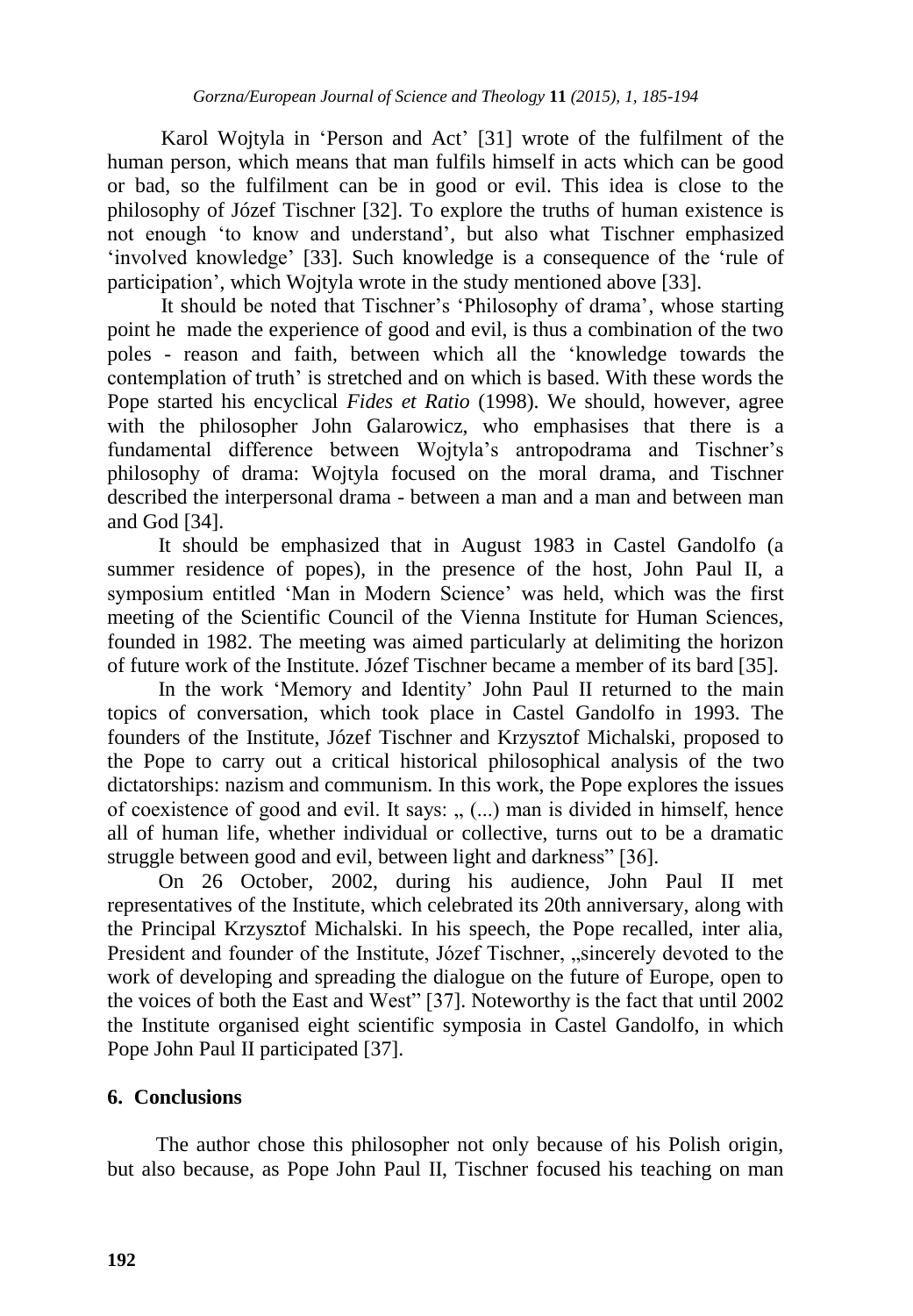open to God, on the dimension of human life, dealt with the issue of truth, freedom, solidarity and relations of Philosophy with Theology.

Tischner dealt with man, posed questions about his nature, was interested in the issue of time as an anthropological category, took over reflection on the space of encounters. According to the thinker, a man should derive the meaning of his life realizing values that are constantly threatened by evil. For Tischner the face is a phenomenon in which the essence of man appears. The other, who is the face, is also a trace of God. Drama of dialogical openness to encounter with the other, especially with God, is the beginning of philosophy of drama, and the need to select values creates drama. He stressed that man exists in the horizon of good and evil.

Without a doubt, the Pope had an impact on the way of Tischner"s research. Both Tischner and the Pope were sensitive to the events of the modern world, fought for man, his existence, they saw man open to God.

#### **References**

- [1] P. Dutkiewicz, *Tischner Józef*, in *Filozofowie współcześni. Leksykon*, J. Szmyd (ed.), Bydgoszcz, Cracow, 2003, 488.
- [2] M. Manikowski, Filozofia dialogu, **3** (2005) 189.
- [3] I. Strapko, Filozofia dialogu, **1** (2003) 87.
- [4] K. Święcicka, *Transcendentalizm Husserla a filozofia dialogu*, Wydawnictwo IFiS PAN, Warsaw, 1993, 5.
- [5] J. Tischner, *Etyka solidarności*, Wydawnictwo Znak, Cracow, 1981, 15.
- [6] W.P. Glinkowski, Odra, **4** (2002) 29.
- [7] B. Zeler, Academic Journal of Interdisciplinary Studies, **2(8)** (2013) 89.
- [8] L. Pyra, Annalecta Husserliana, **104** (2011) 236.
- [9] J. Kwapiszewski, *Filozofia ks. Józefa Tischnera jako źródło dialogu*, Wydawnictwo Uczelniane WSP w Słupsku, Słupsk, 1998, 70.
- [10] T. Gadacz, Znak, **3** (2001) 34.
- [11] J. Baniak (ed.), *Człowiek z przełomu wieków w refleksji filozofii dialogu*, Wydawnictwo Uniwersytetu im. A. Mickiewicza, Poznań, 2002, 70.
- [12] M. Buber, *Ja i Ty. Wybór pism filozoficznych*, IW PAX, Warsaw, 1992, 41.
- [13] J. Tischner, *Spotkanie*, A. Karoń-Ostrowska (ed.), Wydawnictwo Znak, Cracow, 2003, 136.
- [14] P. Lisicki, Arcana, **4(5)** (2004) 159.
- [15] J. Tischner, *Myślenie według wartości*, Wydawnictwo Znak, Cracow, 2002, 519.
- [16] A. Bobko, The Tischner Institut Journal of Philosophy, **1** (2007) 12.
- [17] J. Tischner, *Świat ludzkiej nadziei*, Wydawnictwo Znak, Cracow, 1994, 65.
- [18] J. Tischner, *Filozofia dramatu. Wprowadzenie*, Wydawnictwo Znak, Cracow, 2001, 7.
- [19] J.A. Kłoczowski, *Filozofia dialogu*, Wydawnictwo Polskiej Prowincji Dominikanów W Drodze, Poznań, 2005, 116.
- [20] S. Barszczak, *Chabry wolności. Studium myśli Józefa Tischnera*, Wydawnictwo Garmond, Częstochowa, 2005, 132.
- [21] W.P. Glinkowski, Więź, **10** (1999) 76.
- [22] S. Barszczak, Social and Human Disciplines, **2** (2013) 47-48.